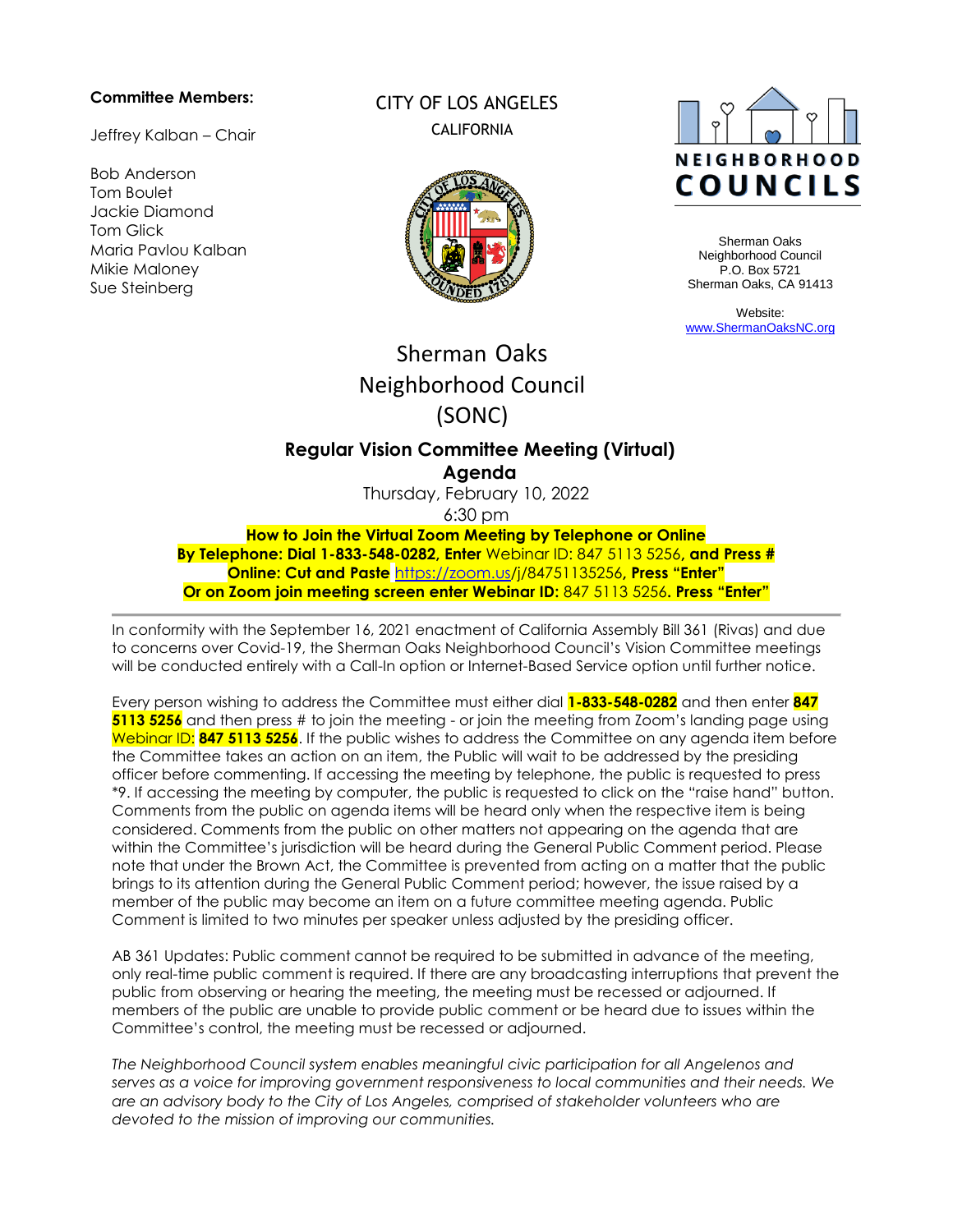Sherman Oaks Neighborhood Council Regular Vision Committee Agenda

#### **Notice to Paid Representatives -**

If you are compensated to monitor, attend, or speak at this meeting, City law may require you to register as a lobbyist and report your activity. See Los Angeles Municipal Code Section 48.01 et seq. More information is available at [ethics.lacity.org/lobbying.](http://ethics.lacity.org/lobbying) For assistance, please contact the Ethics Commission at (213) 978-1960 or [ethics.commission@lacity.org](mailto:ethics.commission@lacity.org)

### AGENDA

- **1.** Call to Order by Jeff Kalban, Chair
- **2.** Roll Call
- **3.** Review and approval of minutes
- **4.** Introduction of elected officials and staff - Questions and answers.
- **5)** Chair's Report
- **6a)** Public Land for Housing.

i.) We have a nationwide and local housing crisis. Our discussion will be about publicly owned land that is appropriate for housing without taking away public open space.

ii) Public comment

iii) Committee discussion, possible motion and vote

Supporting Documents, pictures, and drawings for the items listed that are received by the committee are posted on our website with the agenda as they become available. Returning items are posted with a previous agenda. Agenda items may be heard out of the listed order.

**7)** Public forum: comments by the public on non-agenda items within the Committee's jurisdiction

- **8)** Committee Business
- **9)** Adjourn

A link to our Vision 2020:

<https://drive.google.com/file/d/15mTHr8gvy6sa4T2EZt5HsoKuywjzp3Vn/view>

#### **THE AMERICAN WITH DISABILITIES ACT**

As a covered entity under Title II of the Americans with Disabilities Act, the City of Los Angeles does not discriminate on the basis of disability and upon request will provide reasonable accommodation to ensure equal access to its programs, services, and activities. Sign language interpreters, assisted listening devices, or other auxiliary aids and/or services may be provided upon request. To ensure availability of services, please make your request at least 3 business days (72 hours) prior to the meeting by contacting the Department of Neighborhood